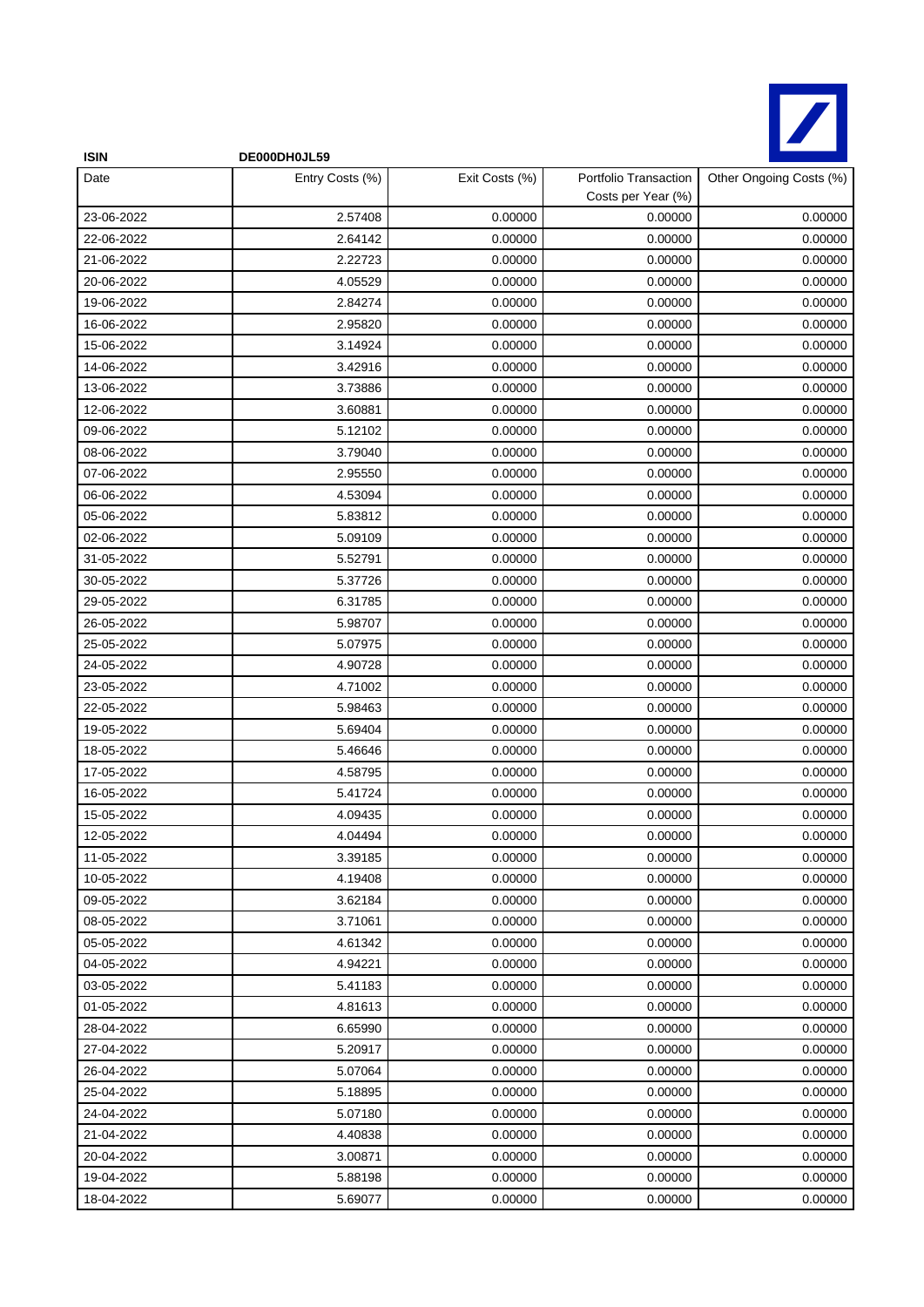| 13-04-2022 | 4.43972 | 0.00000 | 0.00000 | 0.00000 |
|------------|---------|---------|---------|---------|
| 12-04-2022 | 5.45970 | 0.00000 | 0.00000 | 0.00000 |
| 11-04-2022 | 4.68028 | 0.00000 | 0.00000 | 0.00000 |
| 10-04-2022 | 4.02743 | 0.00000 | 0.00000 | 0.00000 |
| 07-04-2022 | 4.68016 | 0.00000 | 0.00000 | 0.00000 |
| 06-04-2022 | 3.65815 | 0.00000 | 0.00000 | 0.00000 |
| 05-04-2022 | 2.59058 | 0.00000 | 0.00000 | 0.00000 |
| 04-04-2022 | 3.38304 | 0.00000 | 0.00000 | 0.00000 |
| 03-04-2022 | 4.05552 | 0.00000 | 0.00000 | 0.00000 |
| 31-03-2022 | 3.17054 | 0.00000 | 0.00000 | 0.00000 |
| 30-03-2022 | 2.35081 | 0.00000 | 0.00000 | 0.00000 |
| 29-03-2022 | 3.08484 | 0.00000 | 0.00000 | 0.00000 |
| 28-03-2022 | 3.24950 | 0.00000 | 0.00000 | 0.00000 |
| 27-03-2022 | 2.01914 | 0.00000 | 0.00000 | 0.00000 |
| 25-03-2022 | 3.09386 | 0.00000 | 0.00000 | 0.00000 |
| 24-03-2022 | 3.73796 | 0.00000 | 0.00000 | 0.00000 |
| 23-03-2022 | 4.17877 | 0.00000 | 0.00000 | 0.00000 |
| 22-03-2022 | 3.90438 | 0.00000 | 0.00000 | 0.00000 |
| 21-03-2022 | 4.66235 | 0.00000 | 0.00000 | 0.00000 |
| 18-03-2022 | 5.03503 | 0.00000 | 0.00000 | 0.00000 |
| 17-03-2022 | 5.43881 | 0.00000 | 0.00000 | 0.00000 |
| 16-03-2022 | 5.77711 | 0.00000 | 0.00000 | 0.00000 |
| 15-03-2022 | 4.64778 | 0.00000 | 0.00000 | 0.00000 |
| 14-03-2022 | 6.00444 | 0.00000 | 0.00000 | 0.00000 |
| 11-03-2022 | 6.52835 | 0.00000 | 0.00000 | 0.00000 |
| 10-03-2022 | 7.01236 | 0.00000 | 0.00000 | 0.00000 |
| 09-03-2022 | 8.18151 | 0.00000 | 0.00000 | 0.00000 |
| 08-03-2022 | 6.59750 | 0.00000 | 0.00000 | 0.00000 |
| 07-03-2022 | 6.71744 | 0.00000 | 0.00000 | 0.00000 |
| 04-03-2022 | 6.06078 | 0.00000 | 0.00000 | 0.00000 |
| 03-03-2022 | 5.68660 | 0.00000 | 0.00000 | 0.00000 |
| 02-03-2022 | 6.92374 | 0.00000 | 0.00000 | 0.00000 |
| 01-03-2022 | 7.19537 | 0.00000 | 0.00000 | 0.00000 |
| 28-02-2022 | 6.68161 | 0.00000 | 0.00000 | 0.00000 |
| 25-02-2022 | 8.34824 | 0.00000 | 0.00000 | 0.00000 |
| 24-02-2022 | 6.78594 | 0.00000 | 0.00000 | 0.00000 |
| 23-02-2022 | 8.57000 | 0.00000 | 0.00000 | 0.00000 |
| 22-02-2022 | 7.47293 | 0.00000 | 0.00000 | 0.00000 |
| 18-02-2022 | 7.62701 | 0.00000 | 0.00000 | 0.00000 |
| 17-02-2022 | 6.51584 | 0.00000 | 0.00000 | 0.00000 |
| 15-02-2022 | 7.43588 | 0.00000 | 0.00000 | 0.00000 |
| 14-02-2022 | 6.57600 | 0.00000 | 0.00000 | 0.00000 |
| 11-02-2022 | 7.20586 | 0.00000 | 0.00000 | 0.00000 |
| 10-02-2022 | 6.48875 | 0.00000 | 0.00000 | 0.00000 |
| 09-02-2022 | 6.86990 | 0.00000 | 0.00000 | 0.00000 |
| 08-02-2022 | 6.22306 | 0.00000 | 0.00000 | 0.00000 |
| 07-02-2022 | 7.37563 | 0.00000 | 0.00000 | 0.00000 |
| 04-02-2022 | 6.20150 | 0.00000 | 0.00000 | 0.00000 |
| 02-02-2022 | 6.59457 | 0.00000 | 0.00000 | 0.00000 |
| 01-02-2022 | 6.61726 | 0.00000 | 0.00000 | 0.00000 |
| 31-01-2022 | 8.13360 | 0.00000 | 0.00000 | 0.00000 |
| 28-01-2022 | 7.36674 | 0.00000 | 0.00000 | 0.00000 |
| 27-01-2022 | 6.42161 | 0.00000 | 0.00000 | 0.00000 |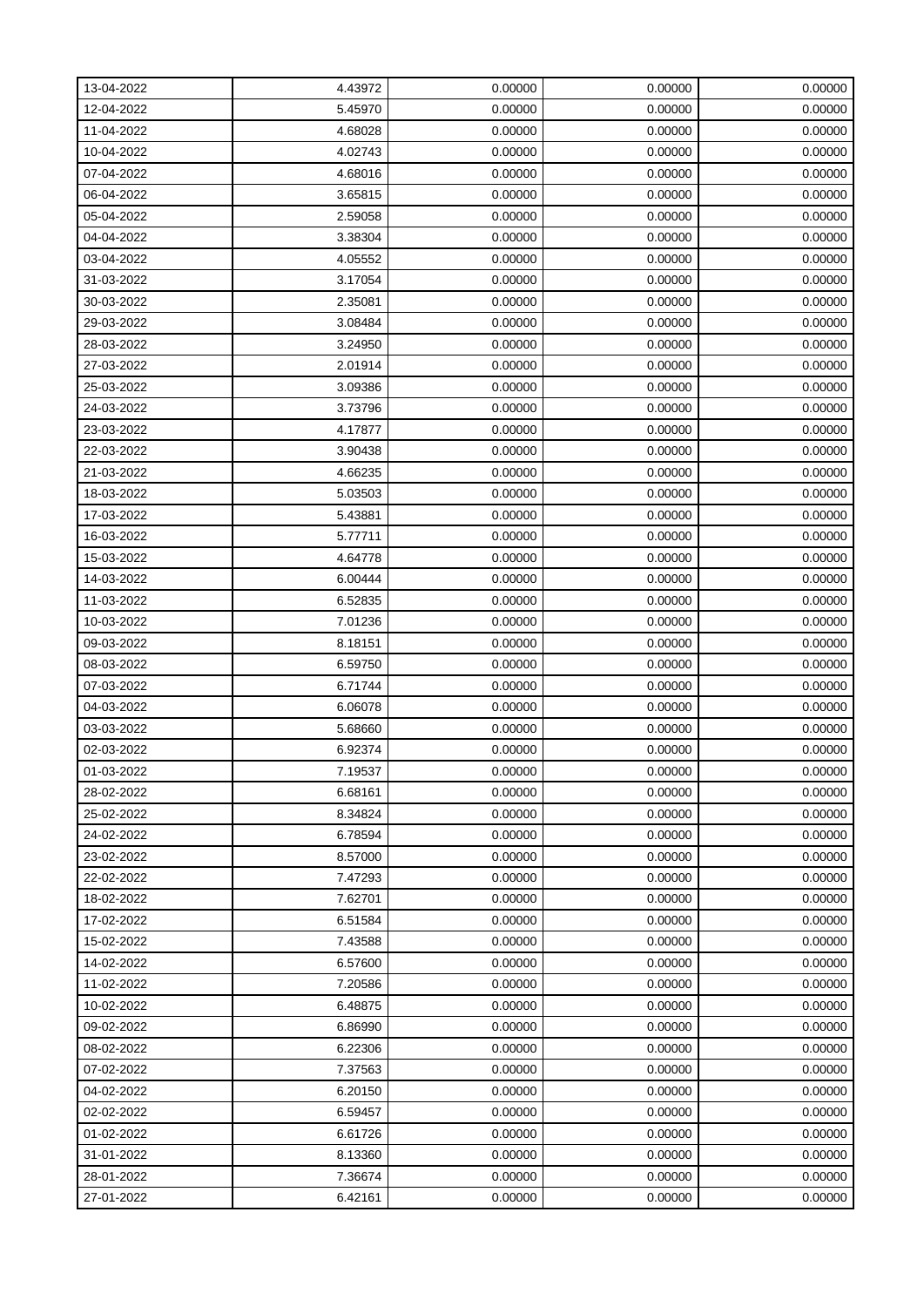| 25-01-2022 | 5.41845 | 0.00000 | 0.00000 | 0.00000 |
|------------|---------|---------|---------|---------|
| 24-01-2022 | 5.19395 | 0.00000 | 0.00000 | 0.00000 |
| 21-01-2022 | 2.96192 | 0.00000 | 0.00000 | 0.00000 |
| 19-01-2022 | 3.55058 | 0.00000 | 0.00000 | 0.00000 |
| 18-01-2022 | 3.24513 | 0.00000 | 0.00000 | 0.00000 |
| 17-01-2022 | 4.11616 | 0.00000 | 0.00000 | 0.00000 |
| 14-01-2022 | 3.90448 | 0.00000 | 0.00000 | 0.00000 |
| 13-01-2022 | 3.26049 | 0.00000 | 0.00000 | 0.00000 |
| 12-01-2022 | 4.73421 | 0.00000 | 0.00000 | 0.00000 |
| 11-01-2022 | 6.65712 | 0.00000 | 0.00000 | 0.00000 |
| 10-01-2022 | 6.14723 | 0.00000 | 0.00000 | 0.00000 |
| 07-01-2022 | 7.36998 | 0.00000 | 0.00000 | 0.00000 |
| 05-01-2022 | 6.99520 | 0.00000 | 0.00000 | 0.00000 |
| 04-01-2022 | 7.21259 | 0.00000 | 0.00000 | 0.00000 |
| 03-01-2022 | 5.39897 | 0.00000 | 0.00000 | 0.00000 |
| 31-12-2021 | 6.54868 | 0.00000 | 0.00000 | 0.00000 |
| 30-12-2021 | 7.21582 | 0.00000 | 0.00000 | 0.00000 |
| 29-12-2021 | 7.63916 | 0.00000 | 0.00000 | 0.00000 |
| 28-12-2021 | 7.32859 | 0.00000 | 0.00000 | 0.00000 |
| 27-12-2021 | 7.50597 | 0.00000 | 0.00000 | 0.00000 |
| 23-12-2021 | 7.72583 | 0.00000 | 0.00000 | 0.00000 |
| 21-12-2021 | 7.79455 | 0.00000 | 0.00000 | 0.00000 |
| 20-12-2021 | 7.56957 | 0.00000 | 0.00000 | 0.00000 |
| 17-12-2021 | 7.19333 | 0.00000 | 0.00000 | 0.00000 |
| 16-12-2021 | 8.00910 | 0.00000 | 0.00000 | 0.00000 |
| 15-12-2021 | 7.39424 | 0.00000 | 0.00000 | 0.00000 |
| 14-12-2021 | 7.04344 | 0.00000 | 0.00000 | 0.00000 |
| 13-12-2021 | 6.78709 | 0.00000 | 0.00000 | 0.00000 |
| 10-12-2021 | 6.66725 | 0.00000 | 0.00000 | 0.00000 |
| 09-12-2021 | 5.72893 | 0.00000 | 0.00000 | 0.00000 |
| 08-12-2021 | 5.48262 | 0.00000 | 0.00000 | 0.00000 |
| 07-12-2021 | 7.64667 | 0.00000 | 0.00000 | 0.00000 |
| 06-12-2021 | 7.87789 | 0.00000 | 0.00000 | 0.00000 |
| 03-12-2021 | 6.88898 | 0.00000 | 0.00000 | 0.00000 |
| 01-12-2021 | 7.21937 | 0.00000 | 0.00000 | 0.00000 |
| 30-11-2021 | 3.93306 | 0.00000 | 0.00000 | 0.00000 |
| 29-11-2021 | 5.17058 | 0.00000 | 0.00000 | 0.00000 |
| 26-11-2021 | 3.24084 | 0.00000 | 0.00000 | 0.00000 |
| 25-11-2021 | 4.74104 | 0.00000 | 0.00000 | 0.00000 |
| 24-11-2021 | 4.43359 | 0.00000 | 0.00000 | 0.00000 |
| 23-11-2021 | 4.11996 | 0.00000 | 0.00000 | 0.00000 |
| 22-11-2021 | 4.16997 | 0.00000 | 0.00000 | 0.00000 |
| 19-11-2021 | 3.84969 | 0.00000 | 0.00000 | 0.00000 |
| 18-11-2021 | 4.05661 | 0.00000 | 0.00000 | 0.00000 |
| 17-11-2021 | 3.62124 | 0.00000 | 0.00000 | 0.00000 |
| 16-11-2021 | 3.10931 | 0.00000 | 0.00000 | 0.00000 |
| 15-11-2021 | 3.63876 | 0.00000 | 0.00000 | 0.00000 |
| 11-11-2021 | 1.93736 | 0.00000 | 0.00000 | 0.00000 |
| 10-11-2021 | 1.13158 | 0.00000 | 0.00000 | 0.00000 |
| 09-11-2021 | 0.86799 | 0.00000 | 0.00000 | 0.00000 |
| 08-11-2021 | 2.16813 | 0.00000 | 0.00000 | 0.00000 |
| 05-11-2021 | 1.78270 | 0.00000 | 0.00000 | 0.00000 |
| 04-11-2021 | 0.00528 | 0.00000 | 0.00000 | 0.00000 |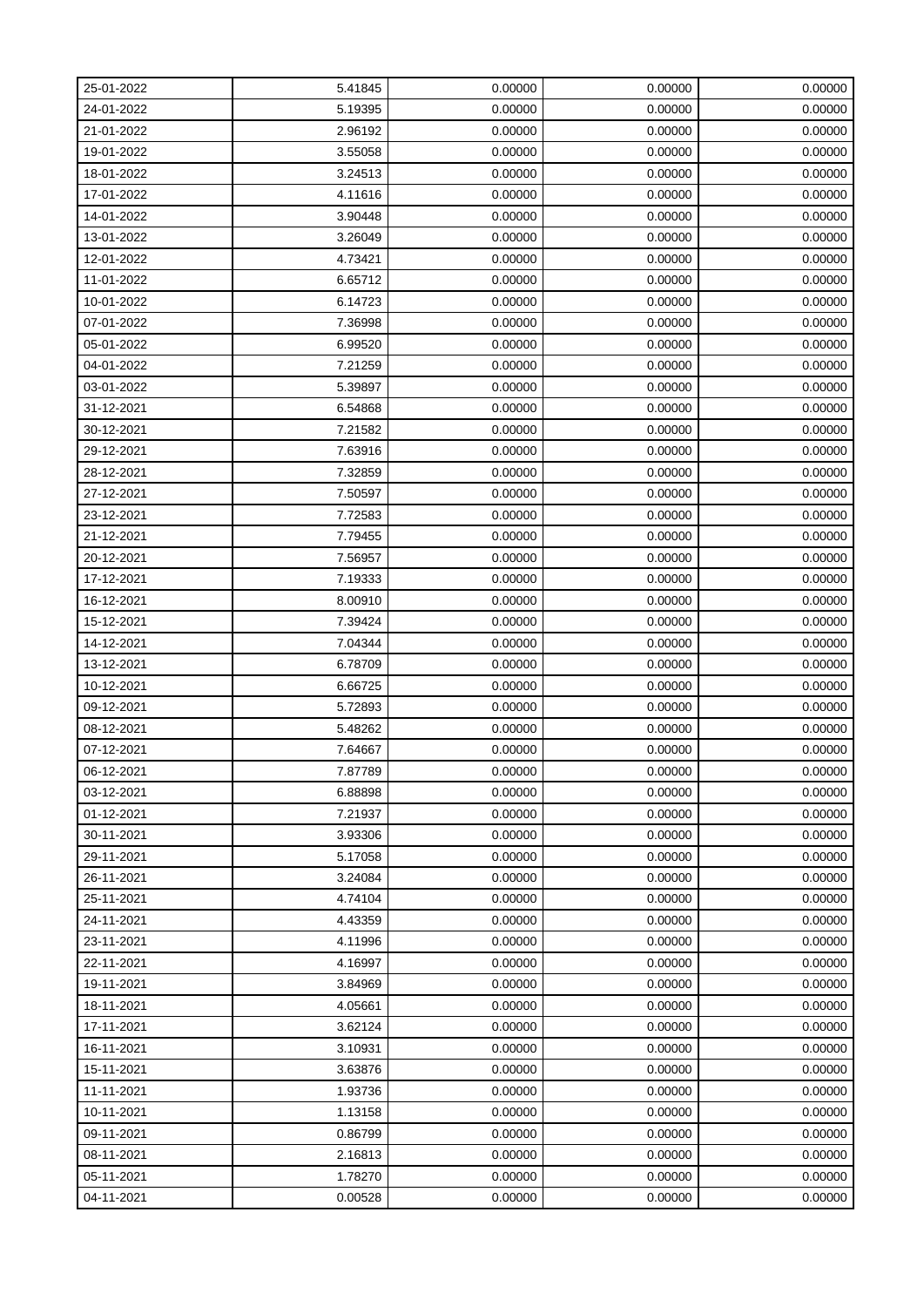| 03-11-2021 | 0.38983 | 0.00000 | 0.00000 | 0.00000 |
|------------|---------|---------|---------|---------|
| 14-10-2021 | 0.00642 | 0.00000 | 0.00000 | 0.00000 |
| 13-10-2021 | 0.35987 | 0.00000 | 0.00000 | 0.00000 |
| 12-10-2021 | 1.13257 | 0.00000 | 0.00000 | 0.00000 |
| 11-10-2021 | 0.97714 | 0.00000 | 0.00000 | 0.00000 |
| 10-10-2021 | 0.64555 | 0.00000 | 0.00000 | 0.00000 |
| 07-10-2021 | 2.34579 | 0.00000 | 0.00000 | 0.00000 |
| 06-10-2021 | 2.81619 | 0.00000 | 0.00000 | 0.00000 |
| 05-10-2021 | 2.49741 | 0.00000 | 0.00000 | 0.00000 |
| 04-10-2021 | 2.84896 | 0.00000 | 0.00000 | 0.00000 |
| 03-10-2021 | 3.58173 | 0.00000 | 0.00000 | 0.00000 |
| 30-09-2021 | 3.42976 | 0.00000 | 0.00000 | 0.00000 |
| 29-09-2021 | 4.36570 | 0.00000 | 0.00000 | 0.00000 |
| 28-09-2021 | 3.70228 | 0.00000 | 0.00000 | 0.00000 |
| 27-09-2021 | 3.44595 | 0.00000 | 0.00000 | 0.00000 |
| 26-09-2021 | 3.75913 | 0.00000 | 0.00000 | 0.00000 |
| 23-09-2021 | 3.21866 | 0.00000 | 0.00000 | 0.00000 |
| 22-09-2021 | 5.37000 | 0.00000 | 0.00000 | 0.00000 |
| 21-09-2021 | 4.25715 | 0.00000 | 0.00000 | 0.00000 |
| 20-09-2021 | 5.08938 | 0.00000 | 0.00000 | 0.00000 |
| 19-09-2021 | 3.69397 | 0.00000 | 0.00000 | 0.00000 |
| 16-09-2021 | 3.67294 | 0.00000 | 0.00000 | 0.00000 |
| 15-09-2021 | 2.60531 | 0.00000 | 0.00000 | 0.00000 |
| 14-09-2021 | 3.64522 | 0.00000 | 0.00000 | 0.00000 |
| 13-09-2021 | 3.45339 | 0.00000 | 0.00000 | 0.00000 |
| 12-09-2021 | 3.61453 | 0.00000 | 0.00000 | 0.00000 |
| 09-09-2021 | 4.17955 | 0.00000 | 0.00000 | 0.00000 |
| 08-09-2021 | 3.83246 | 0.00000 | 0.00000 | 0.00000 |
| 07-09-2021 | 2.89791 | 0.00000 | 0.00000 | 0.00000 |
| 06-09-2021 | 1.77155 | 0.00000 | 0.00000 | 0.00000 |
| 05-09-2021 | 2.03268 | 0.00000 | 0.00000 | 0.00000 |
| 02-09-2021 | 2.54900 | 0.00000 | 0.00000 | 0.00000 |
| 01-09-2021 | 3.50145 | 0.00000 | 0.00000 | 0.00000 |
| 30-08-2021 | 3.28741 | 0.00000 | 0.00000 | 0.00000 |
| 29-08-2021 | 3.39857 | 0.00000 | 0.00000 | 0.00000 |
| 26-08-2021 | 4.13372 | 0.00000 | 0.00000 | 0.00000 |
| 25-08-2021 | 2.43298 | 0.00000 | 0.00000 | 0.00000 |
| 24-08-2021 | 2.70788 | 0.00000 | 0.00000 | 0.00000 |
| 22-08-2021 | 4.84114 | 0.00000 | 0.00000 | 0.00000 |
| 19-08-2021 | 3.68307 | 0.00000 | 0.00000 | 0.00000 |
| 18-08-2021 | 3.01191 | 0.00000 | 0.00000 | 0.00000 |
| 17-08-2021 | 3.76804 | 0.00000 | 0.00000 | 0.00000 |
| 16-08-2021 | 2.56661 | 0.00000 | 0.00000 | 0.00000 |
| 15-08-2021 | 2.02238 | 0.00000 | 0.00000 | 0.00000 |
| 12-08-2021 | 2.53722 | 0.00000 | 0.00000 | 0.00000 |
| 10-08-2021 | 1.84947 | 0.00000 | 0.00000 | 0.00000 |
| 08-08-2021 | 2.33004 | 0.00000 | 0.00000 | 0.00000 |
| 05-08-2021 | 1.54823 | 0.00000 | 0.00000 | 0.00000 |
| 03-08-2021 | 2.11200 | 0.00000 | 0.00000 | 0.00000 |
| 02-08-2021 | 1.74322 | 0.00000 | 0.00000 | 0.00000 |
| 01-08-2021 | 0.72632 | 0.00000 | 0.00000 | 0.00000 |
| 29-07-2021 | 0.62049 | 0.00000 | 0.00000 | 0.00000 |
| 28-07-2021 | 2.29445 | 0.00000 | 0.00000 | 0.00000 |